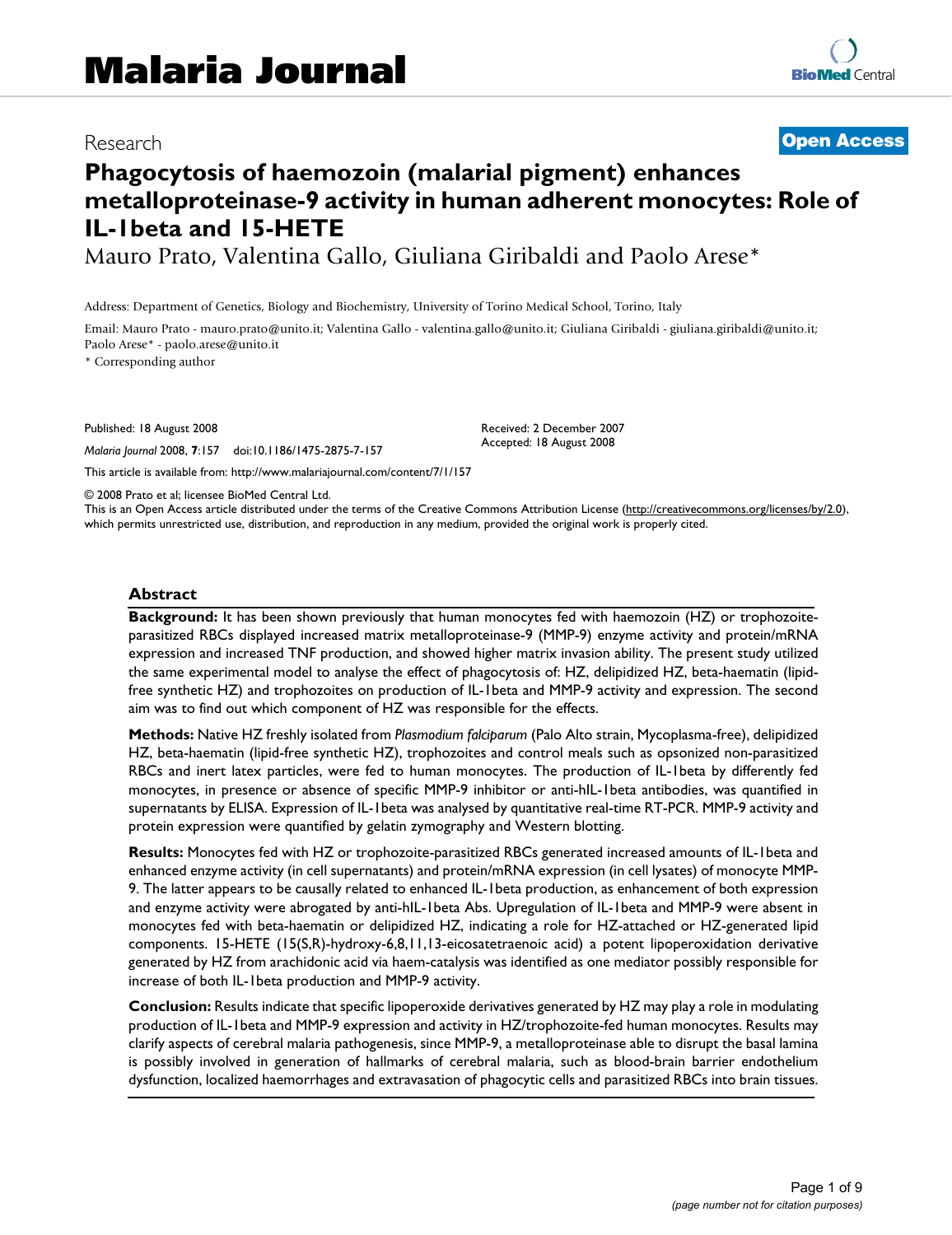## **Background**

Phagocytosis of haemozoin (HZ, malarial pigment) or HZ-containing trophozoites alters functionality of human monocytes and macrophages. Monocyte ability to perform oxidative burst is compromised [1], bacterial killing abolished [2], antigen presentation altered [3], and ability to differentiate to functional dendritic cells disturbed [4]. Moreover, HZ-laden monocytes produce increased amounts of peroxidation products of polyunsaturated fatty acids (PUFAs) [5] and stimulate generation of several cytokines, such as TNF, IL-1beta, MIP-1alpha and MIP-1beta [6,7].

It has been shown [8] that HZ/trophozoite-fed human monocytes produced increased amounts of TNF and upregulated mRNA/protein expression and activity of matrix metalloproteinase-9 (MMP-9), a proteolytic enzyme which degrades matrix proteins [9,10] and sheds TNF and IL-1beta from cell-bound precursors [11,12]. As TNF induces the synthesis of MMP-9 [13], ingested HZ was found to generate a TNF-driven positive feedback loop enhancing production of TNF and activity of MMP-9, both blocked by a specific inhibitor of MMP-9.

Here it is shown that HZ/trophozoite-fed human monocytes generated increased amounts of IL-1beta and enhanced expression and activity of MMP-9. The latter appears to be causally related to enhanced IL-1beta production, as both expression and activation were abrogated by anti-hIL-1beta Abs. It is also shown that upregulation of IL-1beta and MMP-9 was absent in monocytes fed with beta-haematin (lipid-free synthetic HZ) or delipidized HZ, indicating a role for HZ-generated lipid components. 15-HETE (15(S,R)-hydroxy-6,8,11,13-eicosatetraenoic acid), a potent lipoperoxidation derivative generated by HZ from arachidonic acid via haem-catalysis [5] was identified as one mediator possibly responsible for increased IL-1beta production and MMP-9 activity.

# **Methods**

### *Materials*

All materials were from Sigma-Aldrich, St Louis, MO, unless otherwise stated. Cell culture media RPMI 1640, Macrophage-SFM medium, TRIzol, M-MLV, oligo-dT, sense and anti-sense primers, Platinum Taq DNA Polymerase were from Invitrogen, Carlsbad, CA; Panserin 601 monocyte medium was from PAN Biotech, Aidenbach, Germany; recombinant human (rh)IL-1beta, blocking anti-human (h)IL-1beta antibodies and Merck's inhibitor I, (N-hydroxy-1-(4-methoxyphenyl)sulfonyl-4- (4-biphenylcarbonyl)piperazine-2-carboxamide), a specific inhibitor of MMP-9/MMP-13 activity, were from Merck, Darmstadt, Germany; ELISA kit for IL-1beta assay and 15-HETE were from Cayman, Ann Arbor, MI; anti-D IgG were from Immuno AG, Vienna, Austria; Percoll was

from Pharmacia, Uppsala, Sweden; Dynabeads M-450 CD2 Pan T and M-450 CD19 Pan B were from Dynal, Oslo, Norway; Diff-Quik parasite stain was from Baxter Dade AG, Dudingen, Switzerland; sterile plastics were from Costar, Cambridge, UK; bicinchoninic acid protein assay was from Pierce, Rockford, IL; anti-MMP-9 monoclonal antibodies were from Santa Cruz Biotechnology, Santa Cruz, CA; DNA-free kit was from Ambion, Austin, TX; Beacon Designer 2.1 software was from Premier Biosoft International, Palo Alto, CA; dNTPs were from Applied Biosystem, Foster City, CA. 4-hydroxynonenal (HNE) was from Biomol, Plymouth Meeting, PA. Betahaematin (synthetic HZ) was prepared according to the Slater *et al* [14] procedure, modified as indicated [15].

*Cultivation of* **Plasmodium falciparum** *and isolation of trophozoite-parasitized RBCs and native or delipidized HZ Plasmodium falciparum* parasites (Palo Alto strain, Mycoplasma-free) were kept in culture as described [4]. HZ and trophozoite-parasitized RBCs (trophozoites) isolated from cultures during the first two days after infection of RBCs were added to schizonts (multinucleated parasite form). After centrifugation at 5,000 *g* on a discontinuous Percoll-mannitol density gradient, native HZ was collected from the 0–40% interphase and trophozoites/schizonts from the 40–80% interphase [4]. Native HZ was washed five times with 10 mM HEPES (pH 8.0) containing 10 mM mannitol at 4°C and once with PBS, and stored at 20% (vol/vol) in PBS at -20°C. For delipidized haemozoin, lipid extraction was performed as previously reported [5]. After isolation, HZ and trophozoites enriched to 95–97% parasitaemia were washed twice and reincubated in RPMI 1640 for 1 h at 37°C before opsonization and phagocytosis.

### *Preparation and handling of monocytes*

Human monocytes were separated by Ficoll centrifugation from freshly collected buffy coats discarded from blood donations by healthy adult donors of both sexes provided by the local blood bank (AVIS, Associazione Volontari Italiani Sangue, Torino, Italy) [1]. Separated lymphomonocytes were resuspended in RPMI 1640 medium and plated on wells of six-well plates. Each well received 2 ml of cell suspension containing  $8 \times 10^6$  cells/ ml in RPMI 1640. The plates were incubated in a humidified  $CO_2$ /air-incubator at 37°C for 60 min. Thereafter, non-adherent cells were removed by three washes with RPMI 1640 and adherent cells reincubated at 37°C overnight in RPMI 1640. Shortly before starting phagocytosis, wells were washed with RPMI 1640 and Macrophage-SFM medium added (2 ml/well). Adherent cells prepared by this method were detached from the plates by scraping, stained with specific antibodies and analysed on a FACScan flow cytometer (Becton-Dickinson, San Jose, CA). As an average, monocytes (CD14+ cells) were  $63.8 \pm 5.7\%$ ,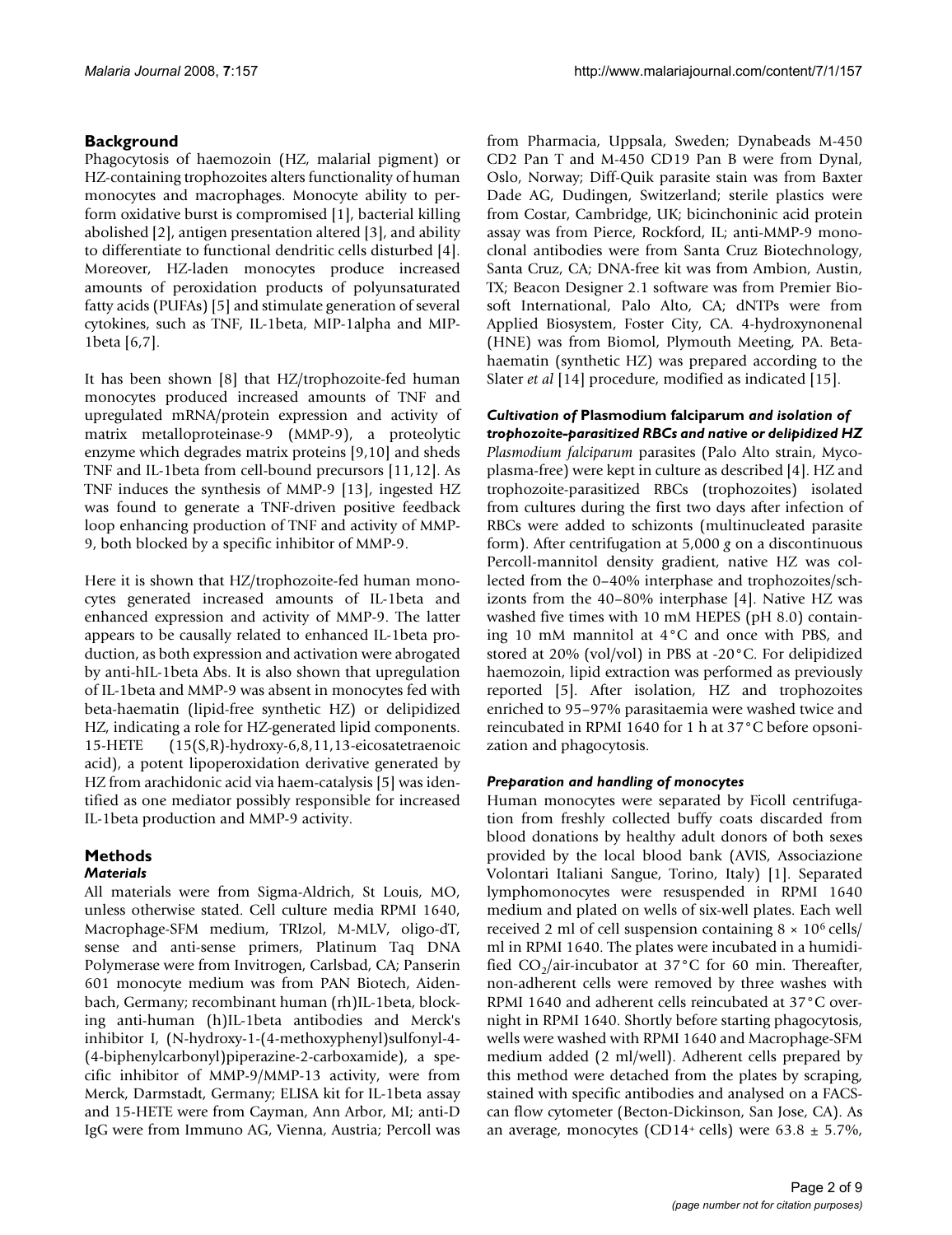lymphocytes  $36.2 \pm 5.7\%$  (mean values  $\pm$  SD, n = 6) of all mononuclear cells. For selected experiments, lymphomonocytes were separated by Ficoll centrifugation from fresh buffy coats (see above) and monocytes immunopurified by depletion of non-monocytic cells from lymphomonocytes. Dynabeads M-450 CD2 Pan T and M-450 CD19 Pan B (Dynal) were added to the lymphomonocytes in a 2:1 ratio for 20 min at 4°C. B and T lymphocytes were removed by biomagnetic separation as specified by the manufacturer. The remaining monocytes were washed twice and resuspended in Macrophage-SFM medium. By this method monocytes (CD14+ cells) were  $73.6 \pm 9.5\%$ pure, (mean values  $\pm$  SD, n = 6, range 62–89.2%).

#### *Phagocytosis by adherent monocytes of opsonized trophozoites, native or delipidized HZ, beta-haematin, nonparasitized opsonized RBCs and latex particles*

To each well of a six-well plate with approx.  $1 \times 10^6$  adherent monocytes, 50  $\mu$ l trophozoites (10% haematocrit), native or delipidized HZ (120 nmoles HZ haem, an amount comparable to 50 µl trophozoites on haem content basis), 50  $\mu$ l beta-haematin (120 nmoles haem), 50 µl anti-D IgG-opsonized RBCs (10% haematocrit) and 50  $\mu$ l amine-modified, red-fluorescent latex particles (2.5%) solids, diameter  $0.105 \mu m$ ) were added. Trophozoites, native and delipidized HZ, beta-haematin and latex particles were opsonized with fresh autologous serum, and nonparasitized RBCs were opsonized with anti-D IgG as indicated [1,5]. After opsonization, all phagocytic meals were suspended in Macrophage-SFM medium. The plates were centrifuged at low speed for 5 seconds to start phagocytosis and incubated in a humidified  $CO<sub>2</sub>/air-incubator$ at 37°C for 3 hours. This time period maximized phagocytosis and was not sufficient to induce haem-oxygenasemediated degradation of ingested haem [16]. Thereafter, non-ingested cells, HZ, latex and beta-haematin particles were removed by four washes with RPMI 1640. The plates were then incubated in a humidified  $CO<sub>2</sub>/air-incubator$  at 37°C for the indicated times. In selected experiments, cells were incubated with rhIL-1beta (20 ng/ml), blocking anti-hIL-1beta antibodies (30 ng/ml) or Merck's inhibitor I, a specific inhibitor of MMP-9/MMP-13 activity (4 ng/ ml) for 48 h.

### *Assay of IL-1beta production*

After termination of phagocytosis, monocytes were further incubated with Panserin 601 monocyte medium in a humidified  $CO_2/$ air-incubator at 37°C for 48 h in presence (4 ng/ml) or absence of Merck's inhibitor I, a specific inhibitor of MMP-9/MMP-13 activity. The level of active soluble IL-1beta was assayed in monocyte supernatants by ELISA. A standard calibration curve was generated with rhIL-1beta, according to the manufacturer's instructions.

#### *Assay of MMP-9 activity by gelatin zymography*

After termination of phagocytosis, monocytes were further incubated with Panserin 601 monocyte medium in a humidified  $CO_2$ /air-incubator at 37°C for 48 h. Thereafter, the activity of MMP-9 was evaluated by gelatin zymography in the cell supernatants as indicated [8,17,18]. Supernatants were loaded on 8% polyacrylamide gels containing 0.1% gelatin under non-denaturing and nonreducing conditions. Following electrophoresis, gels were washed and incubated for 18 h at 37°C in a collagenase buffer. Densitometric analysis of the bands considered to reflect total enzymatic activity of MMP-9, was performed using a computerized densitometer (Chemidoc, Biorad, Hercules, CA) with activity presented in relative units compared to background.

#### *Assay of MMP-9 protein expression by western blotting*

After termination of phagocytosis, monocytes were further incubated with Panserin 601 monocyte medium in a humidified  $CO_2$ /air-incubator at 37°C for 48 h. Thereafter, cells were washed and lysed at 4°C in lysis buffer containing (mM): NaCl, 300; Tris, 50; 1% (vol/vol) Triton-X100; protease and phosphatase inhibitors: pepstatin, 50 ng/ml; leupeptin, 50 ng/ml; aprotinin, 10  $\mu$ g/ml. The protein content in the lysate was measured by the bicinchoninic acid assay and 12 µg protein/lane were added to the loading buffer. The lysates samples were loaded on 8% polyacrylamide gels under denaturing and reducing conditions, with addition of Laemmli buffer, blotted on a polyvinylidene difluoride membrane, and probed with anti-MMP-9 monoclonal antibodies at 1/1,000 final dilution. Bands were visualized by enhanced chemiluminescence. Densitometric analysis of the bands was performed using a computerized densitometer (Chemidoc).

#### *Assay of IL-1beta mRNA expression by real-time quantitative RT-PCR*

After termination of phagocytosis, monocytes were further incubated with Panserin 601 monocyte medium in a humidified  $CO_2/$ air-incubator at 37°C for 6 h (immunopurified monocytes) or 15 h (adherent monocytes). Total cellular RNA from  $2 \times 10^6$  cells was isolated from monocytes by TRIzol, according to the manufacturer's instructions, and eluted in 20 µl diethyl pyrocarbonate water. To remove any contaminating DNA, RNA was treated with Ambion's DNA-free kit (Ambion). Retrotranscription was performed using 6  $\mu$ g of RNA, 200 U/ $\mu$ l of M-MLV and 25  $\mu/\mu$ l oligo-dT (Invitrogen). Real-time quantitative RT-PCR was performed with the i*Cycler* instrument (Bio-Rad) and data analysis was performed with iCycler iQ Real-Time Detection System Software version 3.0 (Bio-Rad). IL-1beta (GenBank accession no. NM\_000576) oligonucleotide sequences (forward: 5'- ACA GAT GAA GTG CTC CTT CCA-3', reverse: 5'-GTC GGA GAT TCG TAG CTG GAT-3') were identified using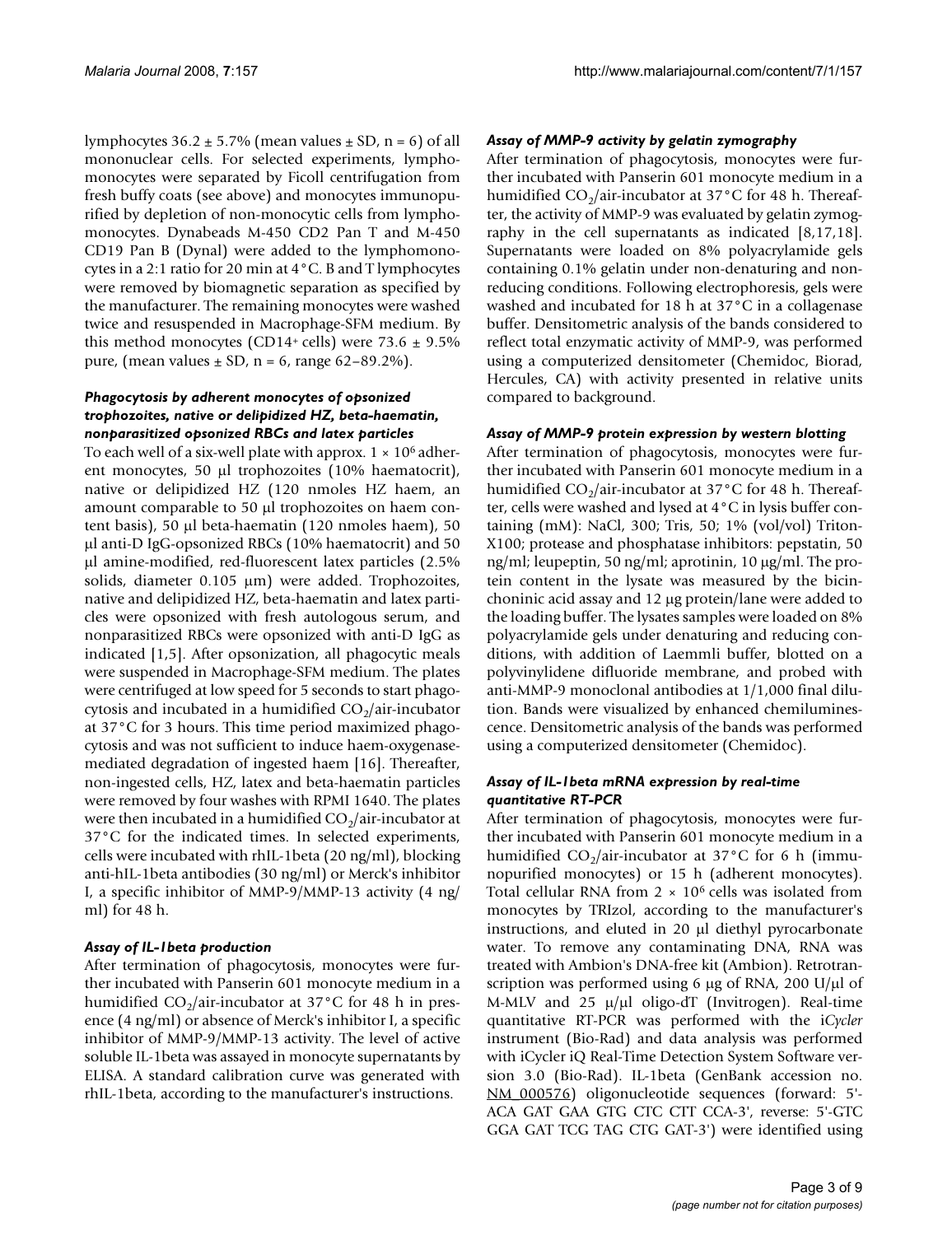Beacon Designer Software package and designed to be intron-spanning allowing the differentiation between cDNA and DNA-derived PCR products. PCR amplification was carried out in 25  $\mu$ l of reaction mixture. 1  $\mu$ l of cDNA (corresponding to 105 cells) and 400 nM primers were added to the amplification mixture (iQ SYBR Green Supermix, Bio-Rad). DNA polymerase was pre-activated for 2 min at 94°C, and the amplification was performed by a 40-cycle PCR (94°C, 30 s, 60°C, 30 s and 72°C, 30 s). Glyceraldehyde-3-phosphate dehydrogenase (GAPDH) was used as reference gene to normalize cDNA across samples. Relative quantitation for IL-1 beta, expressed as -fold variation over untreated control cells, was calculated using the  $2$ - $\triangle$  $\triangle$ CT method. To validate the use of the  $2$ - $\triangle \triangle C$ T method, serial dilutions of cDNA from monocytes stimulated for 6 or 15 h by 20 ng/ml rhTNF, were tested. Analysed transcripts exhibited high linearity amplification plots ( $r > 0.98$ ) and similar PCR efficiency (85.7% for IL-1 beta and 86.5% for GAPDH), confirming that the expression of each gene could be directly compared. The specificity of PCRs was confirmed by melt curve analysis. Values are means of triplicate measurements.

#### **Results**

#### *Enhancement of IL-1beta production by adherent monocytes fed with HZ or trophozoites*

Adherent monocytes were allowed to phagocytose HZ, trophozoites, nonparasitized opsonized RBCs and latex particles (control meals) during 3 h. As an average, each monocyte ingested 8–10 trophozoites, or HZ equivalent to 8–10 trophozoites in terms of ingested haem, or almost 8–10 non-parasitized anti-D IgG opsonized RBCs, as shown previously [1,19]. After termination of phagocytosis and elimination of noningested phagocytic meals by repeated washings, and further incubation during 48 h, IL-1beta production was measured by ELISA in cell supernatants. Compared to unfed control monocytes, IL-1beta production was increased approximately two-fold after phagocytosis of HZ or trophozoites, whereas phagocytosis of control meals did not affect significantly cytokine production (Figure 1). In selected experiments, adherent monocytes after the 3 h phagocytic period were further incubated for 48 h in presence of Merck's inhibitor I, a specific inhibitor of MMP-9/MMP-13 activity. Supplementation of this inhibitor did not affect cytokine production by HZ/trophozoite-fed monocytes.

#### *Enhancement of MMP-9 protein expression and enzyme activity in adherent monocytes after HZ phagocytosis and rhIL-1beta treatment. Abrogation of the HZ effect by antihIL-1beta antibodies*

Unfed, latex-fed and HZ-fed adherent monocytes after termination of phagocytosis were further incubated for 15 h (MMP-9 mRNA expression studies) or 48 h (MMP-9 activ-



#### **Figure I**

**HZ and trophozoite phagocytosis enhances IL1-beta production by human adherent monocytes**. Human adherent monocytes were unfed or fed with HZ, trophozoites and control meals (IgG-anti D-opsonized nonparasitized RBCs, latex particles). After 3 h phagocytosis and a further incubation during 48 h, IL1-beta levels were measured by ELISA in cell supernatants. Data are given as ng IL-1 beta/ml supernatant (mean values  $\pm$  SD of six independent experiments). Data were analysed for significance by Student's t-test. Significance of differences (column numbers): trophozoite-fed(3)/HZ-fed(5) vs unfed-(1)/nonparasitized RBC-fed(2) monocytes,  $p < 0.05$ ; latex-fed(4) vs unfed-(1)/ nonparasitized RBC-fed(2) monocytes, n.s.; trophozoitefed(3) vs HZ-fed(5) monocytes, n.s.

ity and protein expression studies) in presence or absence of 20 ng/ml rhIL-1beta and 30 ng/ml blocking anti-hIL-1beta antibodies. Phagocytosis of HZ enhanced enzyme activity (measured in cell supernatants) and protein expression (measured in cell lysates), confirming previous data obtained by this group [8] (Figure 2, panel A). rhIL-1beta added to unfed or latex-fed monocytes mimicked the HZ effect at the protein expression/enzyme activity level (Figure 2, panel A and panel B) and at the mRNA expression level, and further enhanced enzyme activity when added to HZ-fed monocytes (Figure 2, panel A). Blocking anti-hIL-1beta antibodies abrogated the enhancement of protein expression (Figure 2, panel A) and enzyme activity (Figure 2, panel B), and also inhibited enhancement of mRNA expression observed after HZ phagocytosis.

#### *Role of lipidic component of HZ in enhancement of IL-1beta production and MMP-9 activity in adherent monocytes after phagocytosis of HZ*

Previous work has shown that PUFAs stably adherent to the crystalline poly-haem core of native HZ are transformed by non-enzymatic haem catalysis into a number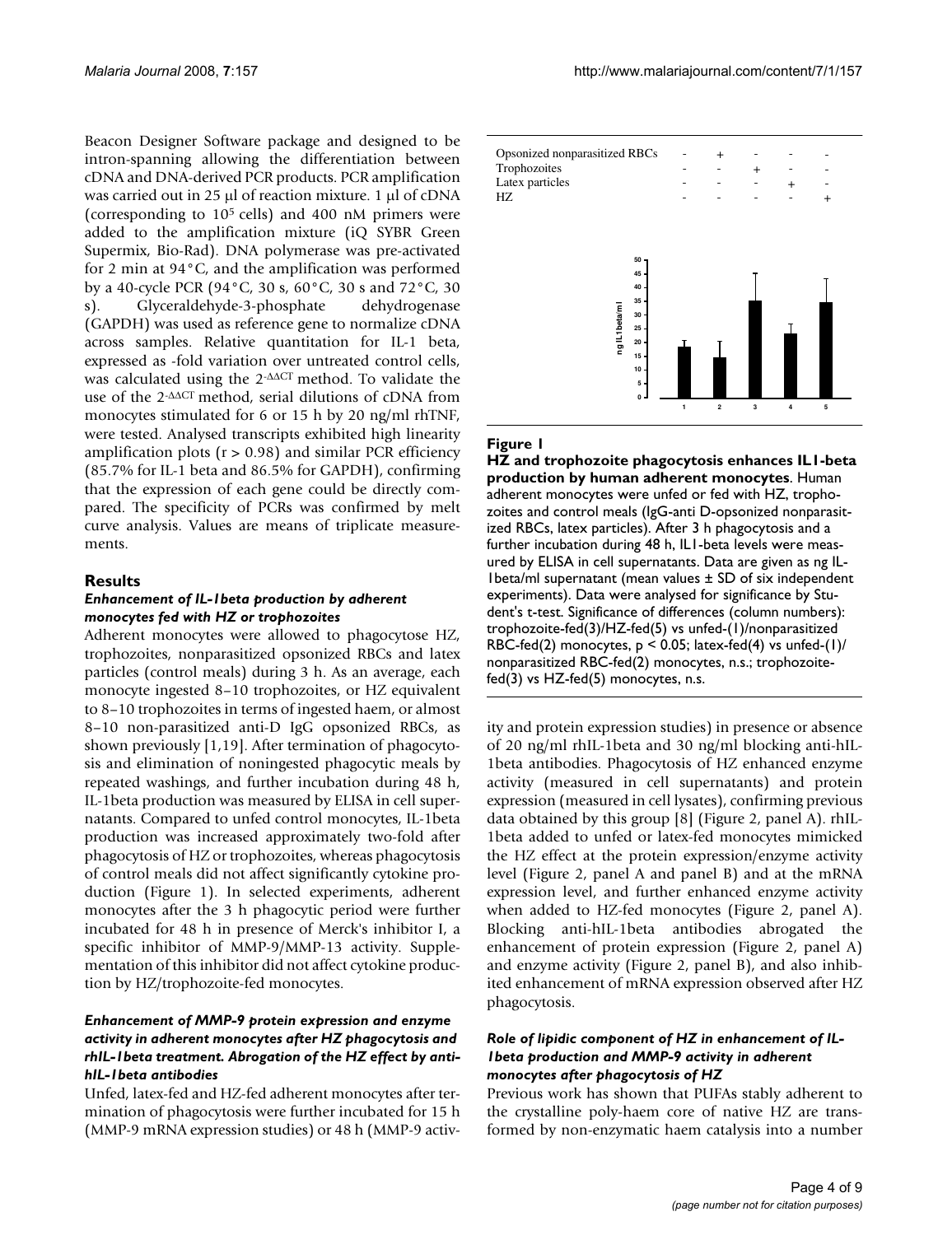

HZ and trophozoite phagocytosis, and rhIL-1beta enhance MMP-9 protein expression (in cell lysates) and enzyme activity (in cell supernatants) in human adherent monocytes **Figure 2 HZ and trophozoite phagocytosis, and rhIL-1beta enhance MMP-9 protein expression (in cell lysates) and enzyme activity (in cell supernatants) in human adherent monocytes. Abrogation of the HZ effect by anti-hIL-1beta antibodies**. Human adherent monocytes were unfed, fed with HZ or latex particles treated or not with rhIL-1beta (20 ng/ml) or blocking anti-hIL-1beta antibodies (30 ng/ml) as indicated. **Panel A**. Western blot with anti-MMP-9 antibodies and densitometric quantification of MMP-9 protein. After 3 h phagocytosis and a further incubation during 48 h, cell lysates were prepared, separated by PAGE (8% polyacrylamide) blotted and probed with anti-MMP-9 monoclonal antibodies (1/1000 final dilution). The 92-kDa band in the gel corresponds to pro-MMP-9. Data are given as arbitrary densitometric units (mean values ± SD of four independent experiments). **Panel B**. Gelatin zymography and densitometric quantification of MMP-9 enzyme activity. After 3 h phagocytosis and a further incubation during 48 h, cell supernatants were separated by PAGE (8% polyacrylamide gel containing 0.1% gelatin) under non-denaturing and non-reducing conditions. The 83-kDa negative bands in the gel correspond to MMP-9 enzyme activity. Data are given as arbitrary densitometric units (mean values ± SD of four independent experiments). Data (Panel A, Panel B) were analysed for significance by Student's t-test. Significance of differences (column/lane numbers): HZ-fed(7)/rhIL1beta(2)-stimulated vs control(1)/anti-hIL1beta-stimulated(3)/latex-fed(4) monocytes, p < 0.01 (Panel A) or  $p < 0.05$  (Panel B). rhIL1beta-stimulated(2,5,8) vs HZ-fed(7,8) monocytes, n.s.; anti-hIL1beta-stimulated(3,6,9)/latexfed(4) vs unfed(1) monocytes, n.s.

of potent lipoperoxidation derivatives [5]. To ascertain whether lipids were involved in HZ-elicited activation of MMP-9, lipid-free beta-haematin (synthetic HZ) and delipidized native HZ were fed to adherent monocytes. After phagocytosis, monocytes were further incubated for 48 hours and cell supernatants analysed by ELISA for IL-1beta production and MMP-9 activity. Beta-haematin and delipidized HZ were unable to enhance IL-1beta production (Figure 3, panel A) and stimulate MMP-9 activity (Figure 3, panel B).

#### *Involvement of 15-HETE in HZ-mediated effects on IL-1beta production and MMP-9 activity in adherent*

#### *monocytes and on IL-1beta mRNA expression in immunopurified monocytes*

Previous work has indicated that 15-HETE, a product of arachidonic acid peroxidation by HZ, is an active mediator of HZ/trophozoite effects in monocytes [20]. As shown in Figure 4, panel A, 15-HETE added to adherent monocytes at  $0.1-10 \mu M$  (final concentration) enhanced production of IL-1beta, measured in cell supernatants 48 h after addition. 15-HETE added in the same concentration range also stimulated MMP-9 activity, similarly measured in cell supernatants 48 h after addition (Figure 4, panel B). This second effect was not concentrationdependent. Both 15-HETE-mediated effects were comparable to those elicited by HZ/trophozoite phagocytosis. In selected experiments with immunopurified monocytes, IL-1beta mRNA expression measured 6 h after phagocyto-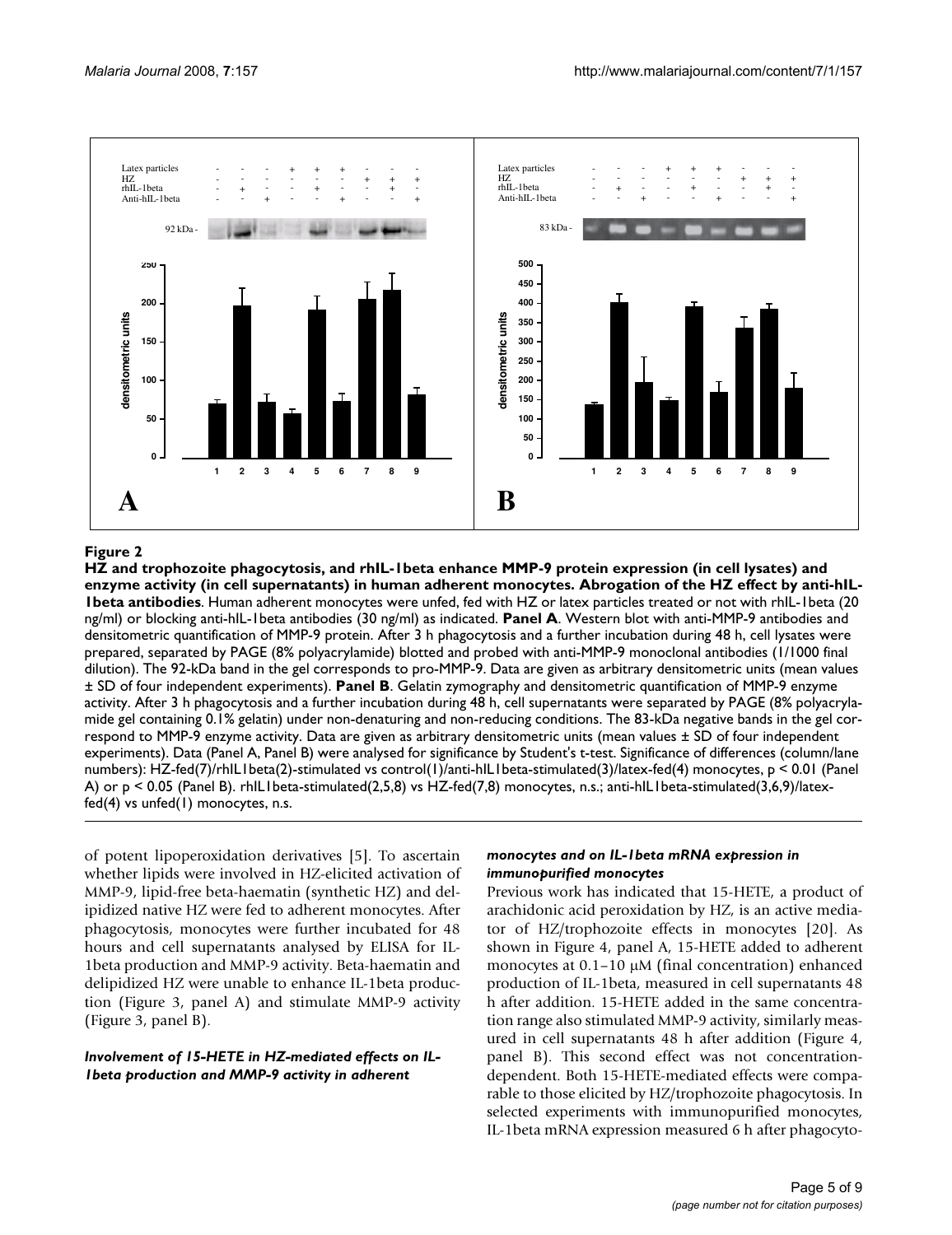

#### Figure 3

**IL-1beta production and MMP-9 enzyme activity (in cell supernatants) in human adherent monocytes unfed or fed with HZ, delipidized HZ or beta-haematin**. Human adherent monocytes were unfed or fed with HZ, delipidized HZ (D-HZ) and beta-haematin. **Panel A:** IL-1beta production. After 3 h phagocytosis and a further incubation during 48 h, IL1-beta levels were measured by ELISA in cell supernatants. Data are given as ng IL-1beta/ml supernatant (mean values ± SD of four independent experiments). Data were analysed for significance by Student's t-test and differences between delipidized HZ or beta-haematin against unfed controls were not significant. **Panel B:** Gelatin zymography and densitometric quantification of MMP-9 enzyme activity. After 3 h phagocytosis and a further incubation during 48 h, cell supernatants were separated by PAGE and MMP-9 enzyme activity measured by gelatin zymography and densitometric quantification (see legend to Figure 2 for details). The 83-kDa negative band in the gel corresponds to MMP-9 enzyme activity. Data are given as arbitrary densitometric units (mean values ± SD of four independent experiments). Data (Panel A, panel B) were analysed for significance by Student's t-test. Significance of differences (column/lane numbers). HZ-fed(2) vs unfed(1)/D-HZ-(3)/beta-haematin(4)-fed monocytes,  $p < 0.01$ ; unfed(1) vs D-HZ(2)/betahaematin(4)-fed monocytes, n.s.



#### Figure 4

**IL-1beta production and MMP-9 enzyme activity (in cell supernatants) in human adherent monocytes unfed or fed with HZ and treated or not with 15- HETE**. Human adherent monocytes were fed or not with HZ and treated or not with 15-HETE added at time 0 at  $0.1-10 \mu$ M (final concentration). **Panel A**. After 3 h phagocytosis and a further incubation during 48 h (HZ-fed monocytes) or 48 h after addition of 15-HETE, IL-1beta levels were measured by ELISA in cell supernatants. Data are given as ng IL-1beta/ml supernatant (mean values ± SD of four independent experiments). **Panel B**. After 3 h phagocytosis and a further incubation during 48 h (HZ-fed monocytes) or 48 h after addition of 15-HETE, cell supernatants were separated by PAGE and MMP-9 enzyme activity measured by gelatin zymography and densitometric quantification (see legend to Figure 2 for details). The 83-kDa negative bands in the gel correspond to MMP-9 enzyme activity. Data are given as arbitrary densitometric units (mean values ± SD of four independent experiments). Data were analysed for significance by Student's t-test. Significance of differences (column/lane numbers). Unfed(1) vs HZ-fed(5) monocytes,  $p < 0.05$ ; unfed(1) vs 15-HETE-treated  $(3,4,5)$  monocytes,  $p < 0.05$  (Panel A) and  $p < 0.01$  (Panel B).

sis was increased 3,5-fold after HZ and 2-fold after addition of 10  $\mu$ M 15-HETE (Figure 5). The stimulatory effect of 15-HETE appears to be specific, as 4-hydroxynonenal [4-HNE], another potent PUFA derivative generated by HZ activity [21] was unable to stimulate IL-beta produc-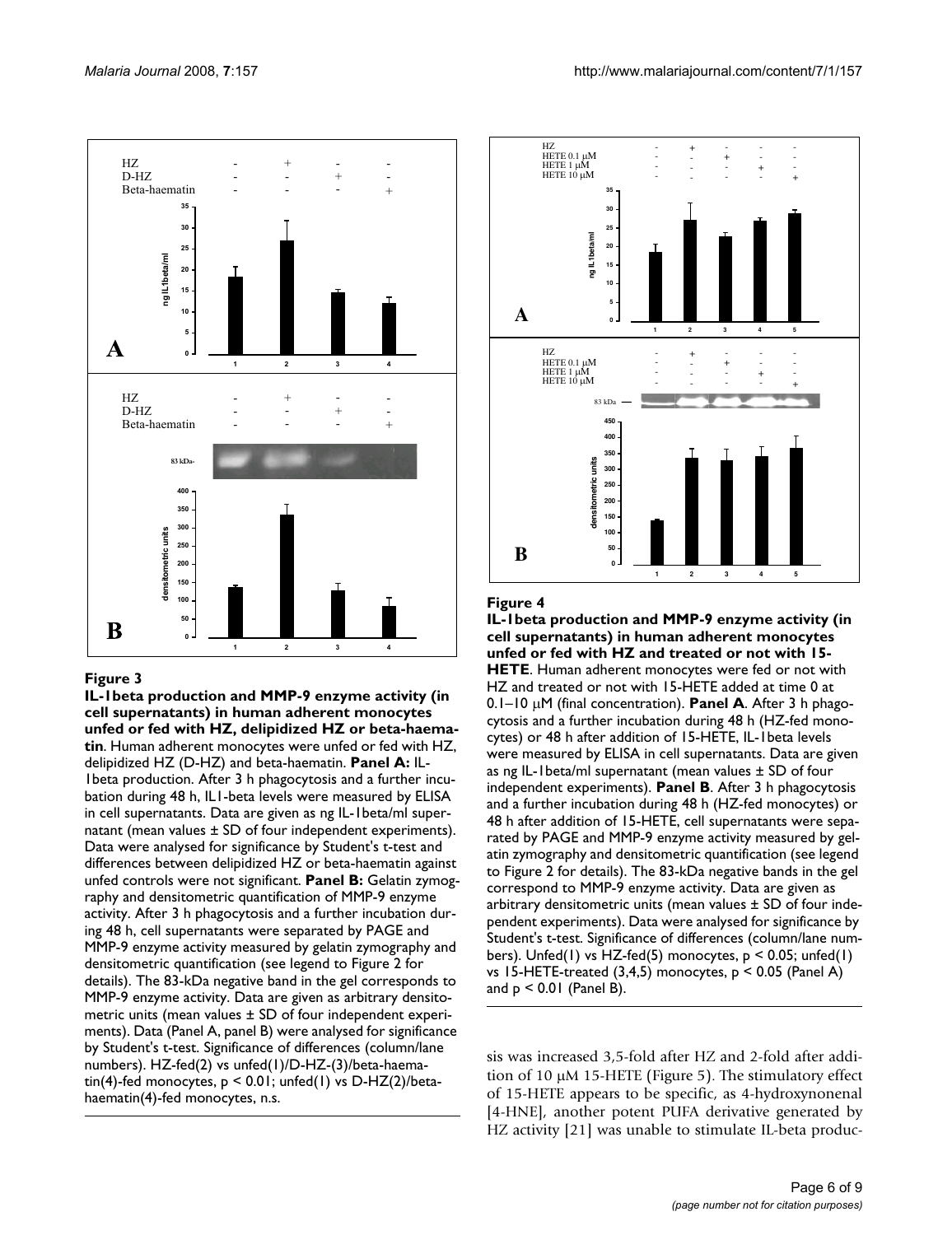

#### Figure 5

**IL-1beta mRNA expression in immunopurified human adherent monocytes unfed or fed with HZ**  and treated or not with 15-HETE. Human CD14<sup>+</sup> immunopurified monocytes were unfed, fed with HZ or treated with 15-HETE added at time 0 at  $1-10 \mu$ M (final concentration). 6 h after phagocytosis or addition of 15-HETE. mRNA expression was measured by real-time quantitative RT-PCR in cell lysates and expressed as -fold variation over untreated monocytes. Mean values ± SD of three independent experiments. Data were analysed for significance by Student's ttest. Significance of differences (column numbers). Unfed(1) vs HZ-fed(2) monocytes, p < 0.01; unfed(1) vs 15-HETE 1  $\mu$ M(3) treated monocytes, n.s.; unfed(1) vs 15-HETE 10  $\mu$ M(4) treated monocytes, p < 0.05.

tion and MMP-9 activity when added at  $0.1 \mu$ M (final concentration) and downregulated both parameters when added at  $1-10 \mu M$  (final concentration).

# **Discussion**

Matrix metalloproteinases (MMPs) are a family of zincdependent enzymes characterized by their ability to remodel/disrupt subendothelial matrix proteins and shed or activate cytokines from their precursors [9-12,22]. MMPs play physiological roles, for example in wound repair [22], and are also involved in pathological processes such as cancer metastasis [23] or neurological diseases [24]. Basal transcription level of MMPs is generally low [25], but it can be enhanced in various cell types including monocytes, by cytokines and growth factors, and by cell-cell or cell-matrix interactions [9]. Recently, involvement of MMPs in malaria has been described. Deininger *et al* [26] found higher levels of MMP-1 and angiogenic proteins such as VEGF in post-mortem samples of brain tissues of patients dead from cerebral malaria. Van den Steen *et al* [27] described higher MMP-9 expression in brain and other tissues of mice with cerebral malaria. The enzyme was apparently produced by cells of monocytic lineage. Lastly, present group [8] has shown that human adherent monocytes fed with HZ or HZ-containing trophozoites displayed increased activity and mRNA/protein expression of MMP-9, and increased production of TNF. Since TNF induces expression of MMP-9, while MMP-9 sheds TNF from its membrane-bound precursor, interaction between MMP-9 and TNF was considered to start a positive feedback loop eventually enhancing the pathological effects of both molecules: for MMP-9 – disruption of subendothelial basal lamina and infiltration of mononuclear cells in brain, lung and kidney – [28-30]; and for TNF, – fever, hypoglycaemia, circulatory failure, and placental pathology – [31-35].

Present data show that IL-1beta production was enhanced in HZ/trophozoite-fed adherent monocytes, and causally related to enhancement of MMP-9 mRNA and protein expression (measured in cell lysates) and MMP-9 enzyme activity (measured in cell supernatants). Short-term experiments were performed to establish which cytokine (TNF or IL-1beta) was the primary target of HZ stimulatory activity. Data indicate that while blocking anti-hIL-1beta antibodies significantly reduced TNF production by HZfed cells at 1 h ( $p < 0.05$ ) and at 2 h ( $p < 0.02$ ), blocking anti-hTNF Abs did not affect the short-term production of IL-1beta by HZ-fed cells. These data seem thus to suggest that the enhancement of IL-1beta formation occurred first followed by enhanced formation and activity of TNF and MMP-9, respectively.

HZ and HZ-containing trophozoites contain large amounts of monohydroxy derivatives of polyunsaturated fatty acids (OH-PUFAs). OH-PUFAs are stable derivatives of PUFA peroxidation, here most likely non-enzymatically generated by haem-catalyzed lipid peroxidation carried out by the poly-haem moiety of HZ [5]. High concentration of HZ and acidic conditions are likely to favour unspecific haem-catalyzed lipid peroxidation, leading to a complex pattern of oxygenated products. Six HETE isomers and two major isomers of HODE (hydroxyoctadeca-9Z,11E-dienoic acid, a linoleic acid derivative) were found in HZ and trophozoites [5]. Of those molecules and isomers, only 12- and 15-HETE mimicked toxic effects of HZ/trophozoite phagocytosis in monocytes, such as inhibition of oxidative burst and inhibition of differentiation and maturation of monocytes to dendritic cells [15]. HODE isomers were inactive. Native HZ was found to contain 0.24 mmole 15-HETE/mole haem. 15- HETE is further produced by ingested HZ, and HZ-fed monocytes were found to shed 15-HETE into the supernatant and to contain approximately  $10 \mu M$  15-HETE, under the realistic assumption of 10 RBC equivalents per monocyte and a monocyte volume of 500 fL [5]. 4-HNE, another PUFA derivative [21], supplemented here at 0.1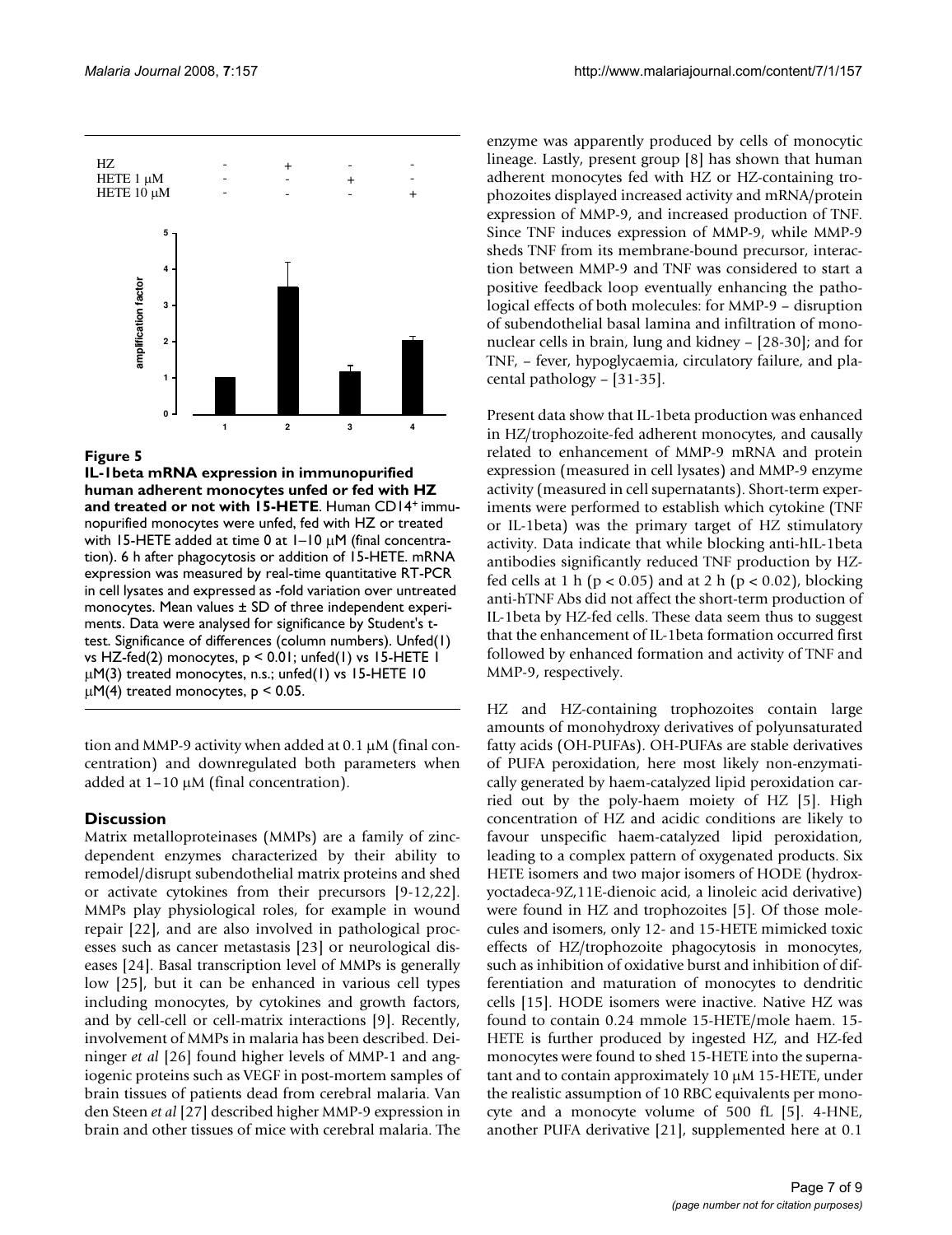µM concentration did not stimulate IL-beta production or MMP-9 activity, while it downregulated both parameters at  $1-10$  µM concentration. Possible explanations may reside in the strong reactivity of 4-HNE with thiols, such as reduced glutathione, or amino-groups present in suspending buffers. Additionally, 4-HNE tends to concentrate in the cell membrane where it generates adducts with His and Cys residues of membrane proteins, possibly interfering with the 15-HETE transduction pathway.

Based on present data, following sequence of events is likely. First, 15-HETE, possibly together with co-generated, similarly active 12-HETE, would induce production of IL-1beta and TNF via a yet undetermined transduction pathway. It is likely that the NF-kB pathway is involved in cytokine upregulation, as Jaramillo *et al* recently reported activation of the NF-KB pathway in HZ-fed murine macrophages [36,37]. Subsequently, increased IL-1beta and TNF would upregulate MMP-9 expression and activity. Indeed, literature data indicate the NF-KB pathway as essential for both TNF and IL-1beta induction, and the latter cytokines as potent upregulators of MMP-9 [38,39].

#### **Conclusion**

Phagocytosis of HZ or trophozoite-parasitized RBCs was shown to induce enhanced production of TNF and ILbeta, and to increase mRNA and protein expression (both measured in cell lysates), and enzymatic activity of MMP-9 (measured in cell supernatants), a metalloproteinase involved in disruption of basal membranes. Present data indicate that lipid components attached to HZ were instrumental for enhanced production of IL-1beta and MMP-9 increase. In fact, the ability of HZ to non-enzymatically generate HETEs and the presence of HETEs in HZ-fed monocytes [5], the lack of effects by feeding cells with delipidated HZ, and the recapitulation of HZ effects by supplementing exogeneous 15-HETE are converging indications that 15-HETE, an active member of the HETE family, may be causally involved in upregulation of IL1 beta and MMP-9. Thus, HZ-derived 15-HETE might be a molecule primarily responsible for cytokine induction and MMPs activation and possibly instrumental in inducing hallmarks of cerebral malaria such as localized haemorrhages and extravasation, migration and perivascular accumulation of phagocytic cells. Interestingly, it was recently shown that soluble factors released by trophozoite-parasitized RBCs significantly decreased electrical resistance of human brain-blood barrier endothelium, indicating a parasite-mediated perturbation of the brain monolayer barrier function [40].

#### **Authors' contributions**

MP designed the research, performed the experiments and drafted the manuscript. VG performed the experiments and helped to draft the manuscript. GG helped with the real-time quantitative RT-PCR experiments. PA helped design the research, examined and interpreted the data and wrote the final manuscript. All authors read and approved the final manuscript.

#### **Acknowledgements**

This work was supported in the context of the Italian Malaria Network by grants from Compagnia di San Paolo-IMI, the University of Torino Intramural Funds and Regione Piemonte, Ricerca Sanitaria Finalizzata 2007 to PA. Thanks are due to Elena Valente, Giuliana Gremo and Oscar Akide-Ndunge for help with the parasite, cell cultures and handling of HZ; to Dr Evelin Schwarzer for discussions; and to Associazione Volontari Italiani Sangue (AVIS, Torino, Italy) for providing freshly discarded buffy coats. The authors have no conflicting financial interests.

#### **References**

- 1. Schwarzer E, Turrini F, Ulliers D, Giribaldi G, Ginsburg H, Arese P: **Impairment of macrophage functions after ingestion of** *Plasmodium falciparum***-infected erythrocytes or isolated malarial pigment.** *J Exp Med* 1992, **176:**1033-1041.
- 2. Fiori PL, Rappelli P, Mirkarimi SN, Ginsburg H, Cappuccinelli P, Turrini F: **Reduced microbicidal and anti-tumour activities of human monocytes after ingestion of** *Plasmodium falciparum***infected red blood cells.** *Parasite Immunol* 1993, **15:**647-655.
- 3. Scorza T, Magez S, Brys L, De Baetselier P: **Hemozoin is a key factor in the induction of malaria-associated immunosuppression.** *Parasite Immunol* 1999, **21:**545-554.
- 4. Skorokhod OA, Alessio M, Mordmuller B, Arese P, Schwarzer E: **Hemozoin (malarial pigment) inhibits differentiation and maturation of human monocyte-derived dendritic cells: a peroxisome proliferator-activated receptor-gamma-mediated effect.** *J Immunol* 2004, **173:**4066-4074.
- 5. Schwarzer E, Kuhn H, Valente E, Arese P: **Malaria-parasitized erythrocytes and hemozoin nonenzymatically generate large amounts of hydroxy fatty acids that inhibit monocyte functions.** *Blood* 2003, **101:**722-728.
- 6. Pichyangkul S, Saengkrai P, Webster HK: *Plasmodium falciparum* **pigment induces monocytes to release high levels of tumor necrosis factor-alpha and interleukin-1 beta.** *Am J Trop Med Hyg* 1994, **51:**430-435.
- 7. Sherry BA, Alava G, Tracey KJ, Martiney J, Cerami A, Slater AF: **Malaria-specific metabolite hemozoin mediates the release of several potent endogenous pyrogens (TNF, MIP-1 alpha, and MIP-1 beta) in vitro, and altered thermoregulation in vivo.** *J Inflamm* 1995, **45:**85-96.
- 8. Prato M, Giribaldi G, Polimeni M, Gallo V, Arese P: **Phagocytosis of hemozoin enhances matrix metalloproteinase-9 activity and TNF-alpha production in human monocytes: role of matrix metalloproteinases in the pathogenesis of falciparum malaria.** *J Immunol* 2005, **175:**6436-6442.
- 9. Nagase H, Woessner JF Jr: **Matrix metalloproteinases.** *J Biol Chem* 1999, **274:**21491-21494.
- 10. Visse R, Nagase H: **Matrix metalloproteinases and tissue inhibitors of metalloproteinases: structure, function, and biochemistry.** *Circ Res* 2003, **92:**827-839.
- 11. Gearing AJ, Beckett P, Christodoulou M, Churchill M, Clements JM, Crimmin M, Davidson AH, Drummond AH, Galloway WA, Gilbert R, Gordon JL, Leber TM, Mangan M, Miller K, Nayee P, Owen K, Patel S, Thomas W, Wells G, Wood LM, Woolley K: **Matrix metalloproteinases and processing of pro-TNF-alpha.** *J Leukoc Biol* 1995, **57:**774-777.
- 12. Ito A, Mukaiyama A, Itoh Y, Nagase H, Thogersen IB, Enghild JJ, Sasaguri Y, Mori Y: **Degradation of interleukin 1beta by matrix metalloproteinases.** *J Biol Chem* 1996, **271:**14657-14660.
- 13. Bond M, Fabunmi RP, Baker AH, Newby AC: **Synergistic upregulation of metalloproteinase-9 by growth factors and inflammatory cytokines: an absolute requirement for transcription factor NF-kappa B.** *FEBS Lett* 1998, **435:**29-34.
- 14. Slater AF, Swiggard WJ, Orton BR, Flitter WD, Goldberg DE, Cerami A, Henderson GB: **An iron-carboxylate bond links the heme units of malaria pigment.** *Proc Natl Acad Sci USA* 1991, **88:**325-329.